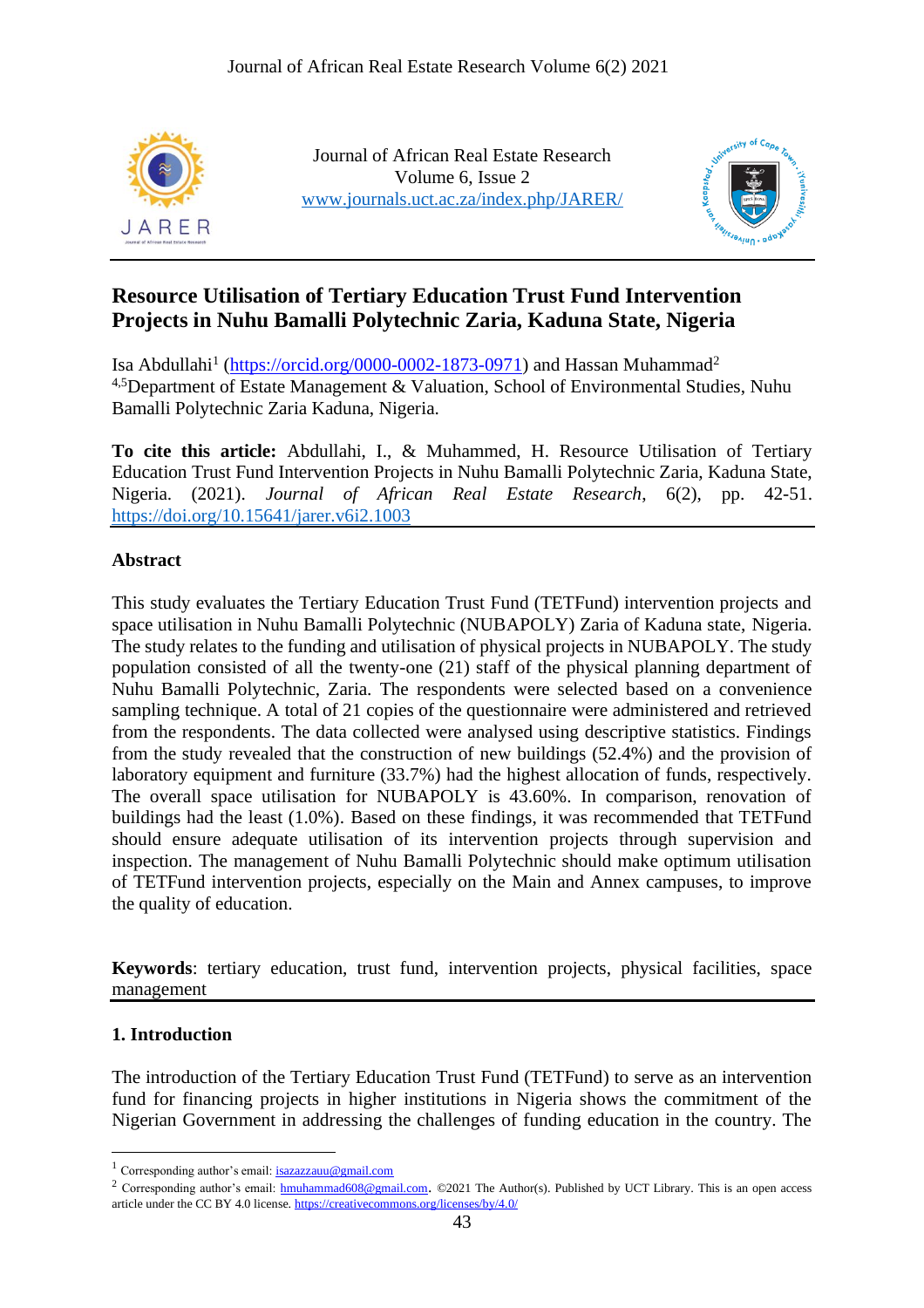Fund was established following the recommendation of the Longe Commission for the imposition of a 2% Higher Education Tax on profits declared by the companies registered in Nigeria (Uhunmwuangho, 2005).

In 1993, the Nigerian Government promulgated the Education Tax Decree No.7 of 1993 (Uhunmwuangho, 2005) following dialogue between the Academic Staff Union of Universities (ASUU) and the Federal Government in the aftermath of ASUU 1991-1992 industrial action. Additionally, the Tertiary Education Trust Fund was established when successive governments left the education system unattended for many years, resulting in severe infrastructure decay: academic, teaching and research facilities (Oluwalola, Alabi & Abdulkareem, 2014). In addition, the morale of the teaching profession weakened and real interest in teaching and learning was eroded by the poor state of the country's educational system. This posed many problems in utilising the Fund to face the diverse challenges within the sector.

Resources are necessary for attaining educational objectives effective teaching and learning processes at the school level. Teaching and learning do not occur in a vacuum but rather in a structured environment. Educational resources include human and non-human (material, physical and financial) resources (Abdul Kareem, 2011). Human resources are the students and staff; material resources refer to the instructional materials, while physical resources include the classrooms, lecture theatres, administrative blocks, libraries and other structures. According to Adeogun and Osifila (2008), financial resources are the monetary inputs available for and expended on the education system. Therefore, resources are crucial factors in student academic achievement in schools, colleges, and universities. Ijaiya (2004) opined that education without quality is a destroyer and a betrayal of trust.

Funding for higher education institutions (HEI) in Nigeria has frequently been given less consideration in government budgetary allocation (Akinyemi, 2013). This has negatively affected the development of the education sector, especially the HEI system (Durosaro, 2012). The number of students admitted into higher institutions is increasing, but there are no sufficient facilities to accommodate the students. Moreover, the existing ones are obsolete, and there is insufficient allocation to construct physical facilities and procure new equipment. Therefore, existing facilities need to be appropriately utilised.

Acknowledging that facilities in higher institutions are inadequate and the Government alone cannot meet the demands of these institutions, the Federal Government promulgated the education tax decree to support funding education in Nigeria. This led to the establishment of the Tertiary Education Trust Fund (TETFund) to serve as an intermediary in addressing the problem of funding in Nigerian HEIs. The TETFund is an essential stakeholder in the nation's educational system. The Fund has contributed immensely in constructing infrastructures and providing equipment and facilities in Nigerian higher institutions. It is the motivation of this study to examine the intervention of TEDFund in higher institutions in Nigeria. Specifically, this study would focus on the areas of TETFund intervention in Nuhu Bamalli Polytechnic Zaria, Nigeria, and resource utilisation rates in terms of time, space and global utilisation rates in Nuhu Bamalli Polytechnic Zaria, Nigeria.

## **2. Literature Review**

Ihuoma (2008) elucidated that resource utilisation is an integral part of overall school management. Therefore, the actualisation of educational goals and objectives requires the provision and maximum utilisation of essential resources. School facilities contribute the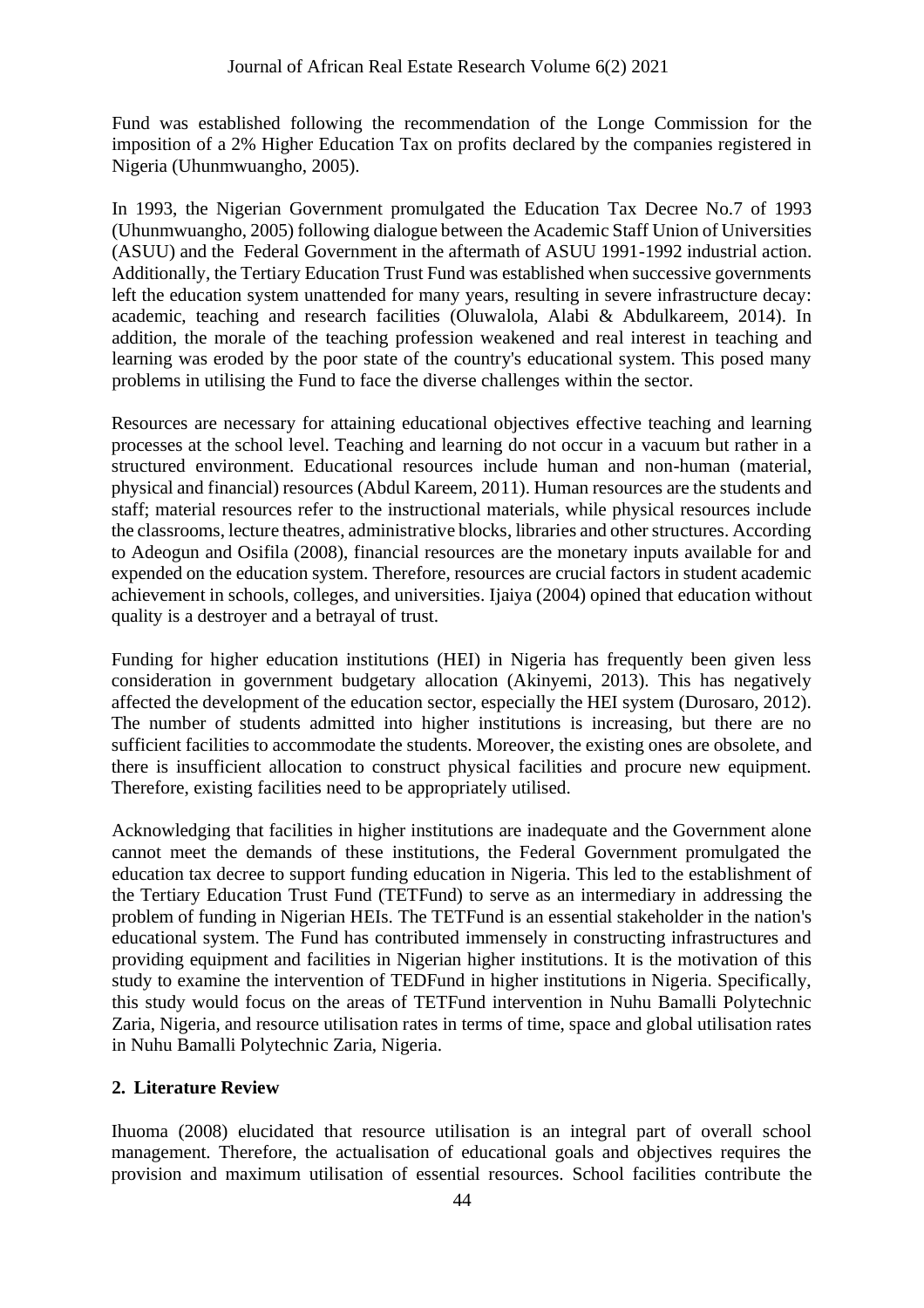significant components of direct and indirect action elements in a learning environment. Nwogwu (2000) stated that the quality of education that children receive bears direct relevance to the availability or lack of physical facilities and overall atmosphere in which the learning takes place, while Hallack (1990) emphasised that the availability, applicability and utilisation of educational resources contribute to academic achievement, and that non-availability or poor utilisation of resources bereft of aesthetic beauty contribute to poor student academic performance.

Al-Kurdi El-Haddadeh, & Eldabi (2018) noted two main goals of higher education institutions: creating and disseminating knowledge. The creation of knowledge is done through research and its dissemination through education. Therefore, education and research are their central processes (Al-Kurdi, El-Haddadeh, & Eldabi, 2018). According to Jain, Sinha & Sahney (2011), institutions of higher learning services are classified into two groups: facilities and academic programs. The student flow in institutions of higher learning from admission to graduation is presented in his model (Figure 1.1). Sirvanci (2004) assumes that those services will influence students' teaching and learning experience in the model.



**Figure 1.1 Student Flow in Institution of Higher Learning**

For higher education institutions to deliver their research mission and core teaching, the provision and maintenance of substantial infrastructures need to be up to date. This often comprises an extensive estate and buildings, including offices, lecture theatres, laboratories, sports and recreation centres, residential accommodation, and catering facilities. According to Zabadi (2013), institutions of higher learning need quite a considerable amount of support and services to realise their primary objectives – teaching and research. Properties and buildings in institutions of higher learning are specifically facilitators of organisational performance (Adama & Michell, 2018: Bachmann & Inkpen 2013). This approves the opinion that academic facilities are significant resources to the institutions of higher learning in the provision of their core activities. The learning process factor does not happen merely in the classroom; it also integrates with the facilities.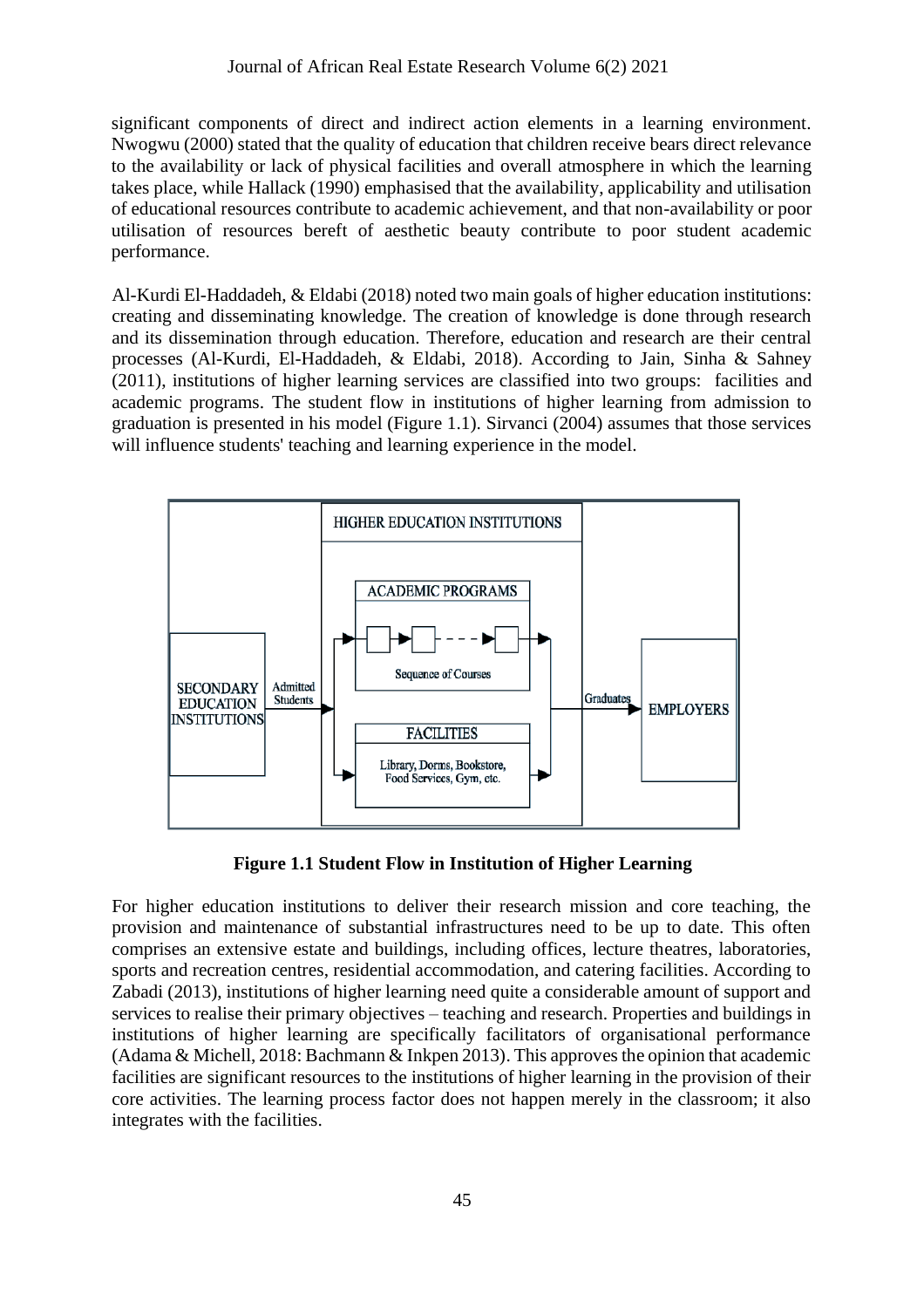As one of the major policy areas of most countries globally, education is not immune from the global effects (Tsai & Berverton, 2007). Since the beginning of the  $21<sup>st</sup>$  century, tertiary education has operated in a changing environment with unprecedented challenges, arising from the convergent impacts of globalisation, the increasing importance of knowledge as a principal driver of growth, and the information and communication revolution (World Bank, 2002). Such changes have constantly impinged on all areas of facilities provision and resources management (Holmes & McElwee,1995). Other challenges facing higher education worldwide include the need for quality assurance and standards against a backdrop of increased participation, the expansion in student numbers, the meeting of new expectations in terms of the employability of the graduates in the knowledge society, the addressing of demands from a variety of stakeholders and the contribution to the achievement of social and political agendas such as access, inclusion and equity (Campbell & Roznyai, 2002). In the rapidly changing environment of higher education, efficient resource utilisation and maintenance of high quality and standards in education have become a major concern for higher education institutions and governments. Higher education relies on the commitment to their faculty, presence and availability to students and colleagues, which will have an enormous influence in creating an atmosphere that encourages learning (World Bank, 2000). Such actors and stakeholders in higher education need to avail adequate resources to perform their functions to contribute to educational outcomes. Ihuoma (2008) emphasised that both teachers and students need flexible modern facilities for academic and social activities. Effective resource utilisation is crucial for achieving goals and objectives at every level of education.

There are many resources involved in any economic activity, and these have been categorised in a variety of ways ( MacLean, 2005, Barney, 2001, Grant, 1991). These authors believe that resource utilisation contributes to creating a sustained competitive advantage. However, their views do not explain how these resources are created, deployed or utilised. This study set out to address one part of the problem by focusing on Tertiary Education Trust Fund (TETF) intervention projects and their utilisation in Nuhu Bamalli Polytechnic Zaria, Kaduna state, Nigeria.

## **3. Methodology**

The study adopted a descriptive research design to identify areas of the TETFund intervention project and evaluate resource utilisation rates in terms of time and space utilisation in the study area. The study population consisted of all the twenty-one (21) staff of the physical planning department of Nuhu Bamalli Polytechnic, Zaria. The respondents were selected based on a convenience sampling technique. The study population was used as a sample size because the study population is small. The researcher designed an instrument titled resource utilisation of the TETFund intervention project in Nuhu Bamalli Polytechnic. A total of 21 copies of the questionnaire were administered and retrieved from the respondents. The instrument's reliability was determined through a pilot test of five (5) respondents. The Cronbach Alpha Coefficient of 0.82 shows that the instrument was reliable for the study. The data was analysed using tables and percentages.

## **4. Results**

This section presents the result of the data collected. A total of 21 copies of the questionnaire were administered and retrieved from the respondents. The data is analysed in the tables below.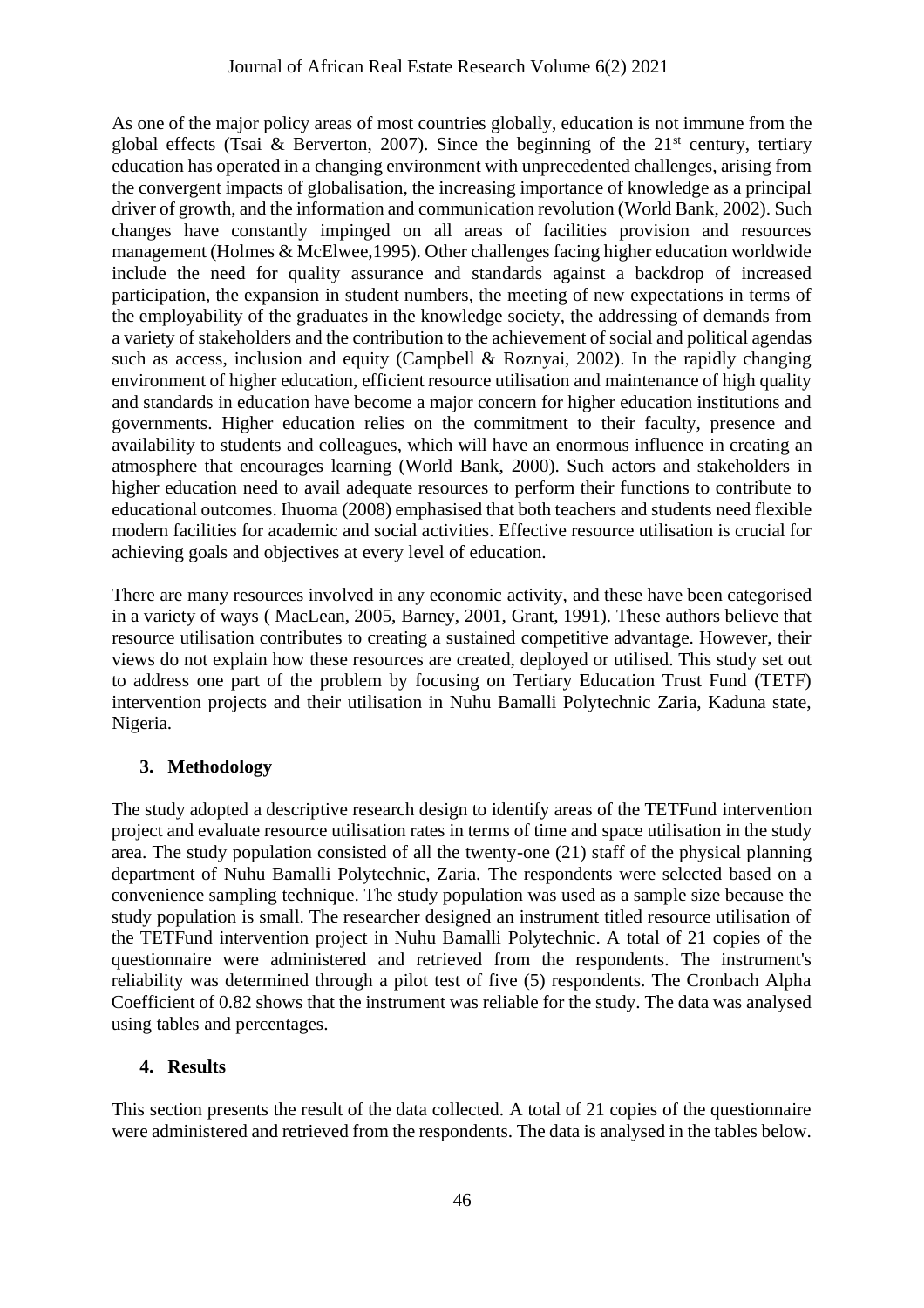### **Table 1: Areas of TETFUND Intervention and the Amounts Expended (in USD) Between 2010 to 2012 (at the Rate of 360 Naira per U.S. Dollar)**

| S.N. | <b>Areas of Intervention</b>                    | <b>Total Amount Expended</b> | $\frac{0}{0}$     |
|------|-------------------------------------------------|------------------------------|-------------------|
|      |                                                 | on Project Executed          | <b>Allocation</b> |
|      | Provision of Building                           | 2,000,104.14                 | 52.4              |
|      | <b>Renovation of Buildings</b>                  | 33,453.28                    | 1.0               |
|      | Provision of laboratory equipment and furniture | 1,287,139.55                 | 33.7              |
|      | <b>Transportation Facilities</b>                | 385,666.64                   | 10.1              |
|      | Academic Staff Training and Development         | 109,688.52                   | 2.8               |
|      | Total                                           | 3,816,052.16                 | 100               |

*Source: Field Survey 2020*

Table 1 indicates that funds allocated to providing newly constructed buildings constituted the highest bulk of the TETFund intervention in Nuhu Bamalli Polytechnic (52.4%). Furthermore, the provision of laboratory equipment and furniture followed, comprising 33.7%, transportation facilities constituted 10.1%, academic staff training and development opportunities included 2.8%, while the renovation of buildings had the least allocation of 1.0%.

#### **Table 2: TETFund educational facilities utilisation rates in Nuhu Bamalli Polytechnic Zaria, Nigeria**

| <b>Campuses</b> | No. of<br>rooms | <b>Hours</b><br>used | <b>Hours</b><br>available | <b>Occupancy</b> | Capacity | <b>Utilisation</b><br>Rate (U) | Frequency<br>Rate(F) | <b>Occupancy</b><br>Rate $(O)$ |
|-----------------|-----------------|----------------------|---------------------------|------------------|----------|--------------------------------|----------------------|--------------------------------|
| Main            |                 |                      |                           |                  |          |                                |                      |                                |
| Classes         | 144             | 32                   | 68                        | 4149             | 6298     | 31.00%                         | 47.10%               | 65.88%                         |
| Laboratory      | 36              | 24                   | 38                        | 2970             | 3940     | 47.60%                         | 63.15%               | 75.38%                         |
| Studio          | 14              | 10                   | 18                        | 599              | 889      | 37.44%                         | 55.56%               | 67.38%                         |
| Annexe          |                 |                      |                           |                  |          |                                |                      |                                |
| Classes         | 102             | 30                   | 63                        | 3559             | 5117     | 33.12%                         | 47.62%               | 69.55%                         |
| Laboratory      | 8               |                      | 13                        | 298              | 397      | 52.00%                         | 69.23%               | 75.10%                         |
| Samarun/K       |                 |                      |                           |                  |          |                                |                      |                                |
| Classes         | 72              | 15                   | 18                        | 174              | 274      | 52.91%                         | 83.33%               | 63.50%                         |
| Laboratorv      | 10              | $\Omega$             | 12                        | 187              | 274      | 51.19%                         | 75.00%               | 68.25%                         |

*Source: Field Survey 2020*

Table 2 shows the results of the main campus, annexe campus and Samarun Kataf campus, respectively. The frequency rates for the classes, laboratories and studio of the main campus are poor, while the occupancy rates are fair. The frequency rate for classes of the Annex campus is very poor, while both the frequency and occupancy rates of the laboratory are reasonable. Finally, the Samarun Kataf campus frequency and occupancy rate for the classes and laboratory are good.

### **5. Discussion**

Based on Table 1, TETFund intervention for the renovation of buildings allocated only 1.0% for that period; this may be due to NUBAPOLY not accessing the TETFund intervention early enough. Both had the highest allocation for the new construction of buildings (52.4%) and the provision of laboratory equipment and furniture (33.7%). The finding supports the submission of Aprebo and Amaewhule (2018) that TETFund intervention mainly was allocated to the construction of new buildings and the provision of furniture and equipment. Table 2 revealed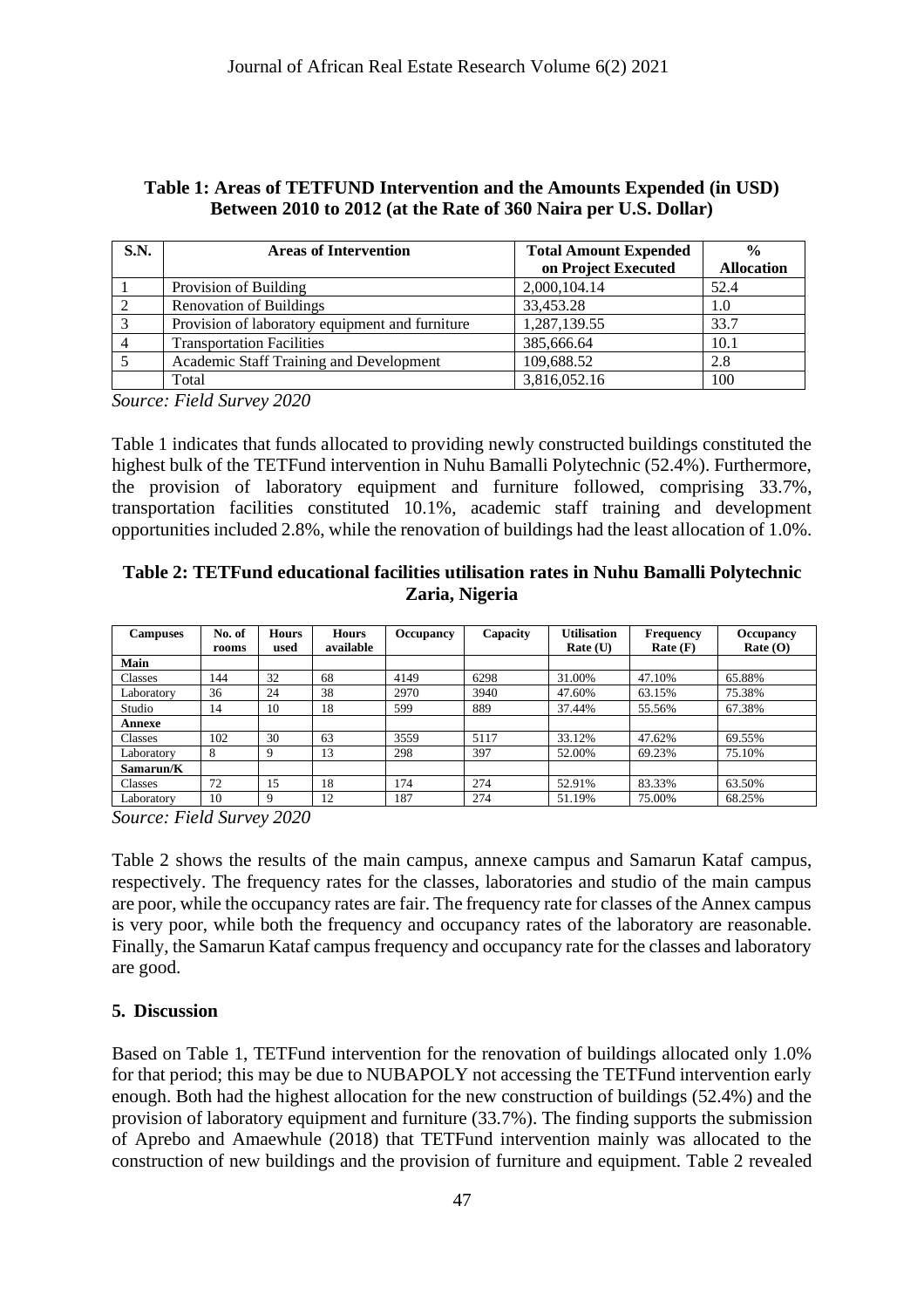that main campus laboratory rooms had a utilisation rate of 47.60%. This signified the highest scores as compared to the classroom and studio. However, the utilisation score was only 31% for the lecture rooms due to the total number of rooms (144). The frequency rate scored lower than the occupancy rate for all the room types. We must critically address the frequency rate factors to increase the utilisation rate. The utilisation rate for the classroom of the annexe campus is 33.12%, slightly lower than that of the laboratory with a 52% rate. For the Samarun Kataff campus, the classroom and laboratory utilisation rates had a reasonable rate of 52.19% and 51.19%, respectively. Though, the frequency and occupancy rates, it's observed that the frequency rate scored the highest of 83.33% and 75% respectively than the occupancy rate for all the room types.

Overall, resource utilisation rates in terms of time and space utilisation in Nuhu Bamalli Polytechnic is below the minimum desired level of 50%. This contradicts the findings of Kolawole & Ogbiye (2020) and Afolabi (2006) that resources were moderately utilised in most education facilities in Nigeria. To have optimal benefits of TETFund intervention to higher institutions, especially in Nigeria, regular evaluation of TETFund intervention projects is required and the utilisation of the Fund to ensure that allocations are appropriately used for approved projects. Management of teaching and learning spaces for HEIs require the facility manager to address the students' usage of the academic space. Apart from the usage, they also need to look at the occupancy rate and productivity. The productivity of space can be measured through space utilisation. Based on the results and discussions, the overall space utilisation for NUBAPOLY is 43.60% which is encouraging. However, improving the arrangement of the classrooms needs to be addressed, as now it is more lecturer-oriented than student-oriented. Even though this study has addressed space capacity and types utilisation, it has not addressed the space standards. To look at this issue more clearly, scholars need to address the space standard for academic space.

### *6.1 Contribution of the Study*

The paper supported by relevant literature from local and international authors (Adullahi et al. (2015), Aprebo & Amaewhule (2018), Kolawole & Ogbiye (2020)) has affirmed that educational institutions in Nigeria should manage their resources efficiently. All tertiary institutions across the globe operate in an environment in which they should do "more with less". Resource utilisation and quality educational outcomes are increasingly twin expectations of higher educational institutions. The paper argues that regular evaluation and space utilisation is required to ensure utilisation of TETFund intervention projects. Specifically,

- i. The paper has validated that TETFund intervention is mainly allocated to constructing new buildings and the provision of furniture and equipment in Nigeria's tertiary institutions.
- ii. The paper has confirmed that space utilisation is required to utilise resources efficiently.

### **6. Conclusion and Recommendations**

From the findings of this paper, it can be concluded that the utilisation of TETFund intervention projects is critical to the internal efficiency of Nuhu Bamalli Polytechnic. Based on the findings of this paper, the following recommendations are being made:

i. TETFund should ensure adequate utilisation of its intervention projects through supervision and inspection.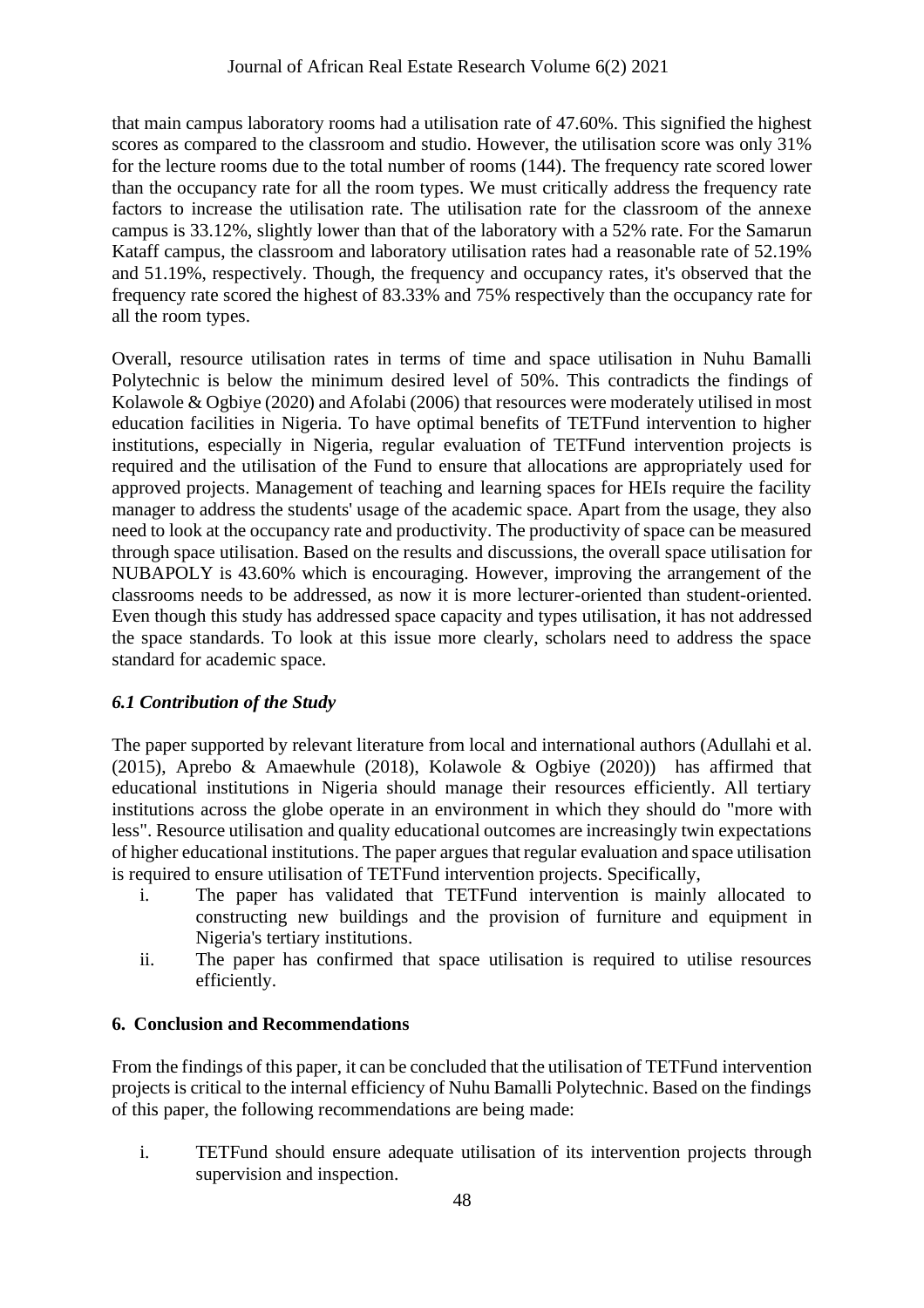- ii. The management of Nuhu Bamalli Polytechnic should make optimum utilisation of TETFund intervention projects, especially in Main and Annex campuses, to improve the quality of education.
- iii. The heads of the department should make it a priority for all lecturers and students to make use of available resources in teaching and learning processes.

#### **Acknowledgement**

The authors would like to thank the Tertiary Education Trust Fund (TETFund) for supporting us financially in Institutional Based Research (IBR).

#### **References**

- Abdullah, S., Ali, H. M., Sipan, I., Deakin, M., & Abdullah, M. N. (2015). Space utilisation: interpreting the result. *Jurnal Teknologi*, *77*(30), 255-265
- Adama, U.J & Michell, K. (2018) Towards Examining the Social Implications of Technology Adoption on the Well-Being of Facilities Management Professionals. Journal of African Real Estate Research, 3 (2), 130-149. DOI:10.15641/jarer.v3i2.664
- Afolabi, R. A. (2006). Relationship between School Facilities and Internal Efficiency of Public and Private Secondary Schools in Ogbomosh Metropolis, Oyo State, Nigeria. Unpublished M.Ed Thesis, University of Ilorin.
- Akinyemi, S. (2013). Funding Strategies for Qualitative University Education in Developing Economies: The Case of Nigeria. *International Journal of Higher Education*, *2*(1), 53- 59.
- Al-Kurdi, O., El-Haddadeh, R., & Eldabi, T. (2018). Knowledge sharing in higher education institutions: a systematic review. *Journal of Enterprise Information Management* 31 (2), pp. 226-246.<https://doi.org/10.1108/JEIM-09-2017-0129>
- Aprebo, S. C. & Amaewhule, W. (2018). Accessing and Utilising TETFund Facilities for Infrastructural Development by Universities in Rivers and Bayelsa States, Nigeria. International Journal of Innovative Social and Science Education Research 6(3): 128- 134
- Bachmann, R., & Inkpen, A. C. (2011). Understanding institutional-based trust-building processes in inter-organisational relationships. *Organisation Studies*, *32*(2), 281-301.
- Barney, J.B. (2001),' Is the resource-based view a useful perspective for strategic management research? Yes", Academy of Management Review, Vol. 26 No.1, pp.4156
- Darling-Hammond, L., & Sykes, G. (2003). Wanted, a national teacher supply policy for education: The right way to meet the" highly qualified teacher" challenge. *Education policy analysis archives*, *11*, 33.
- Durosaro, D.O. (2012). Where the shoe pinches: The cost of education. *The 103rd Inaugural Lecture, University of Ilorin, Ilorin, Nigeria.* March 2012, *University of Ilorin*
- Henard, F., & Roseveare, D. (2012). Fostering quality teaching in higher education: Policies and practices. *An IMHE Guide for Higher Education Institutions*, 7-11.
- Ihuoma, P. A. (2008). The need for effective facility management in schools in Nigeria. New York Science Journal, http://www.sciencep.ud.org.ISSM.1554-0200 Retrieved on 20/10/2019
- Jain, R., Sinha, G., & Sahney, S. (2011). Conceptualising service quality in higher education. *Asian Journal on Quality* 12 (3), 296-314. <https://doi.org/10.1108/15982681111187128>
- Jaji, M.A. (2006). ETF organises the trainers' workshop. *The House Journal of Education Trust Fund, 2*(3), 12-16.